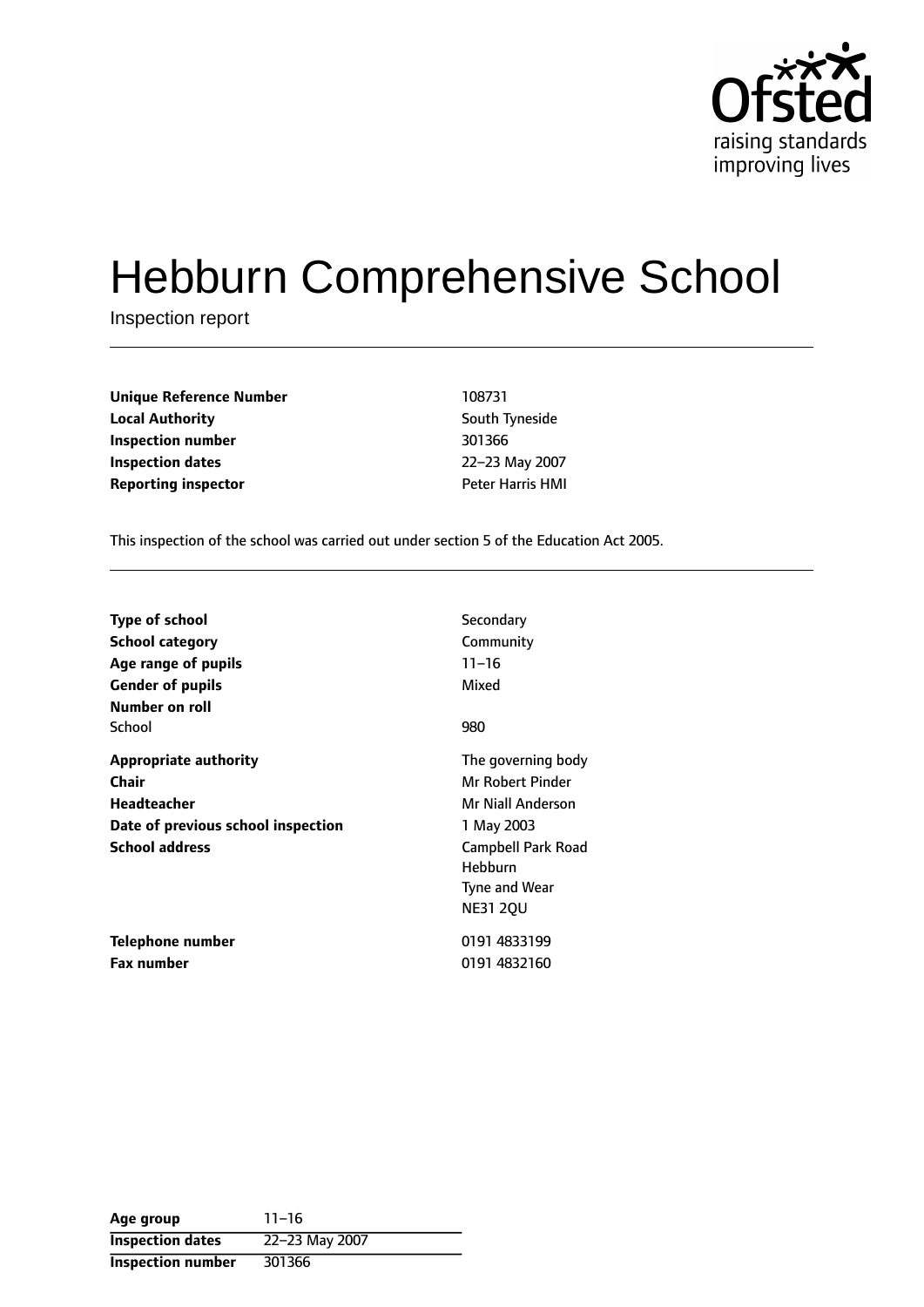.

© Crown copyright 2007

#### Website: www.ofsted.gov.uk

This document may be reproduced in whole or in part for non-commercial educational purposes, provided that the information quoted is reproduced without adaptation and the source and date of publication are stated.

Further copies of this report are obtainable from the school. Under the Education Act 2005, the school must provide a copy of this report free of charge to certain categories of people. A charge not exceeding the full cost of reproduction may be made for any other copies supplied.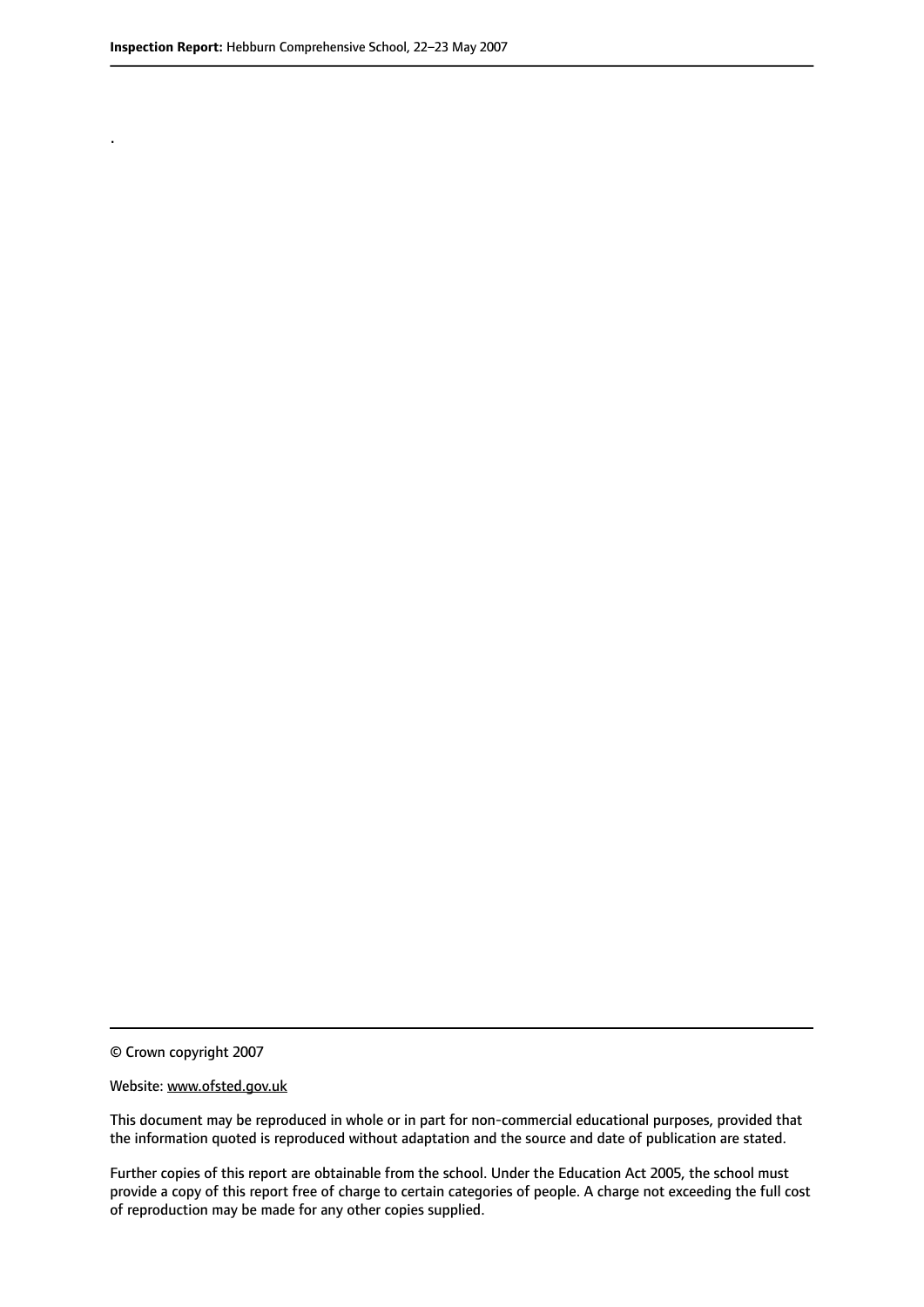# **Introduction**

The inspection was carried out by one of Her Majesty's Inspectors and three Additional Inspectors.

## **Description of the school**

Hebburn School is an 11-16 comprehensive school just below the average size for a secondary school. Students are mainly from the town of Hebburn. The number of students eligible for free school meals is well above the national average. Almost all students are of White British heritage and the proportion of students of minority ethnic origin, and students who do not have English as their first language, is very low. The percentage of students with a statement of special educational need, and the percentage of students identified with learning difficulties and/or disabilities is below average.

## **Key for inspection grades**

| Grade 1 | Outstanding  |
|---------|--------------|
| Grade 2 | Good         |
| Grade 3 | Satisfactory |
| Grade 4 | Inadequate   |
|         |              |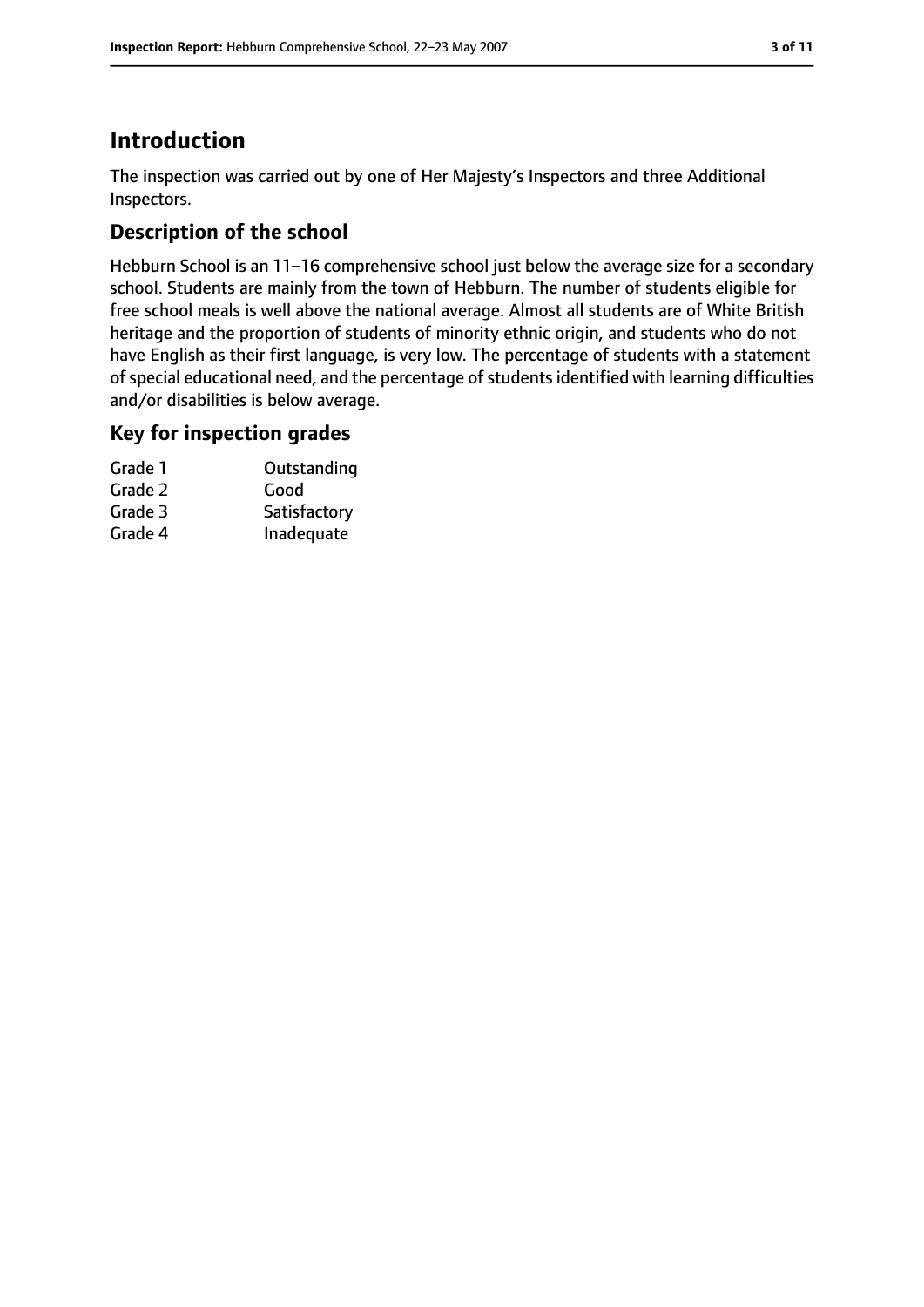# **Overall effectiveness of the school**

#### **Grade: 3**

Hebburn is a satisfactory school with many good features. The standards students attain in their examinations and the progress they make are satisfactory. It is good in mathematics and science at Key Stage 3, but needs to improve in English at the higher levels in national tests. It also needs to improve its results in science in GCSE examinations. The school is very well led by the headteacher, and the senior leadership team. They have a very clear picture of its strengths and weaker areas, and effective plans to make it better are having an impact. The senior staff give the headteacher good support. Managers at all levels in the school are also adding to this effort by leading effectively and focusing sharply on improvement. This too is having a positive impact. The governors know the school well, support it and also hold it to account. The school is helping students to develop effectively, encouraging them successfully to be healthy, and to take responsibility and link to the community; although its work in this area is reduced by overall inadequate attendance. Teaching and learning are good; lessons are well organised and students respond well. The vast majority of students behave well. Current work shows several examples of good progress by students, as there were in 2006 at both key stages. The school provides a good curriculum with a widening range of courses, including vocational programmes for older students; and a wide variety of activities which enrich students' experience. These courses and activities meet the needs of students well. The activities are appreciated and enjoyed, and there is a good level of participation in them. The care, guidance and support the school offers for students are good. The school is committed to the safety and enjoyment of students and puts this commitment into practice in its procedures. Apart from the urgent need to improve attendance, all other aspects of the school are at least satisfactory and in many important areas, including how well it is led, the teaching and learning and care and support, it is good. The school has good capacity to improve further.

#### **What the school should do to improve further**

- Raise standards, in particular at Key Stage 3 in English, by increasing the number of students attaining the highest levels in national tests, and at Key Stage 4 in science.
- Improve attendance.

A small proportion of schools whose overall effectiveness is judged satisfactory but which have areas of underperformance will receive a monitoring visit by an Ofsted inspector before their next section 5 inspection.

## **Achievement and standards**

#### **Grade: 3**

The standards students attain and the progress they achieve are satisfactory. Although the attainment of students who joined the school most recently has risen and is just below the national average, up to 2006 attainment on entry was lower than this. In 2006 in GCSE examinations, standards were below the national average as measured by the number of students achieving five GCSEs grades A\* to C, including English and mathematics. Nevertheless, the proportion achieving these grades, including English and mathematics, has risen over the last three years. In earlier years at Key Stage 4, the school added good value in 2005 in what students achieved compared to their attainment on joining the school, and added satisfactory value to students' achievements in 2004. In 2006 in GCSE examinations the strongest performance for students was in history, sports studies and food technology. Science performance was weaker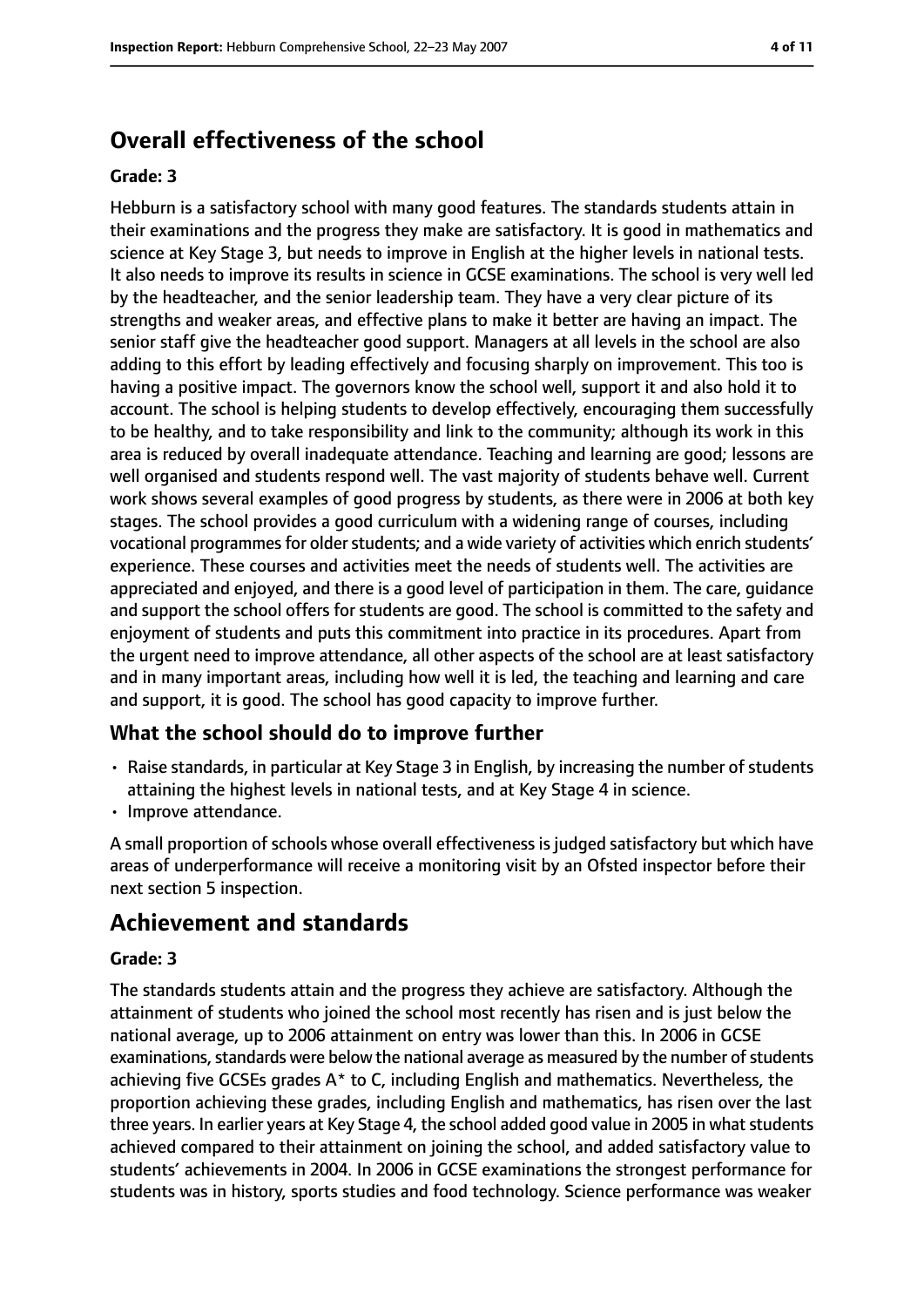and did not add sufficiently to students' earlier achievement. Based on what students had achieved at the end of Key Stage 3 and then by the end of Key Stage 4, students made good progress in mathematics and satisfactory progress in English.

Studentsin Key Stage 3 in 2006 made good progressin mathematics and science. The standards students attained in both subjects were in line with national averages at both the expected levels of attainment for students of this age, and also in the percentage of students which attained the higher levels. In English they made satisfactory progress; the standards attained remained below the national average at the expected level of attainment. The proportion of students attaining the higher level outcomes in tests in English was much lower than the national average.

Overall, all groups of students make satisfactory progress; students with learning difficulties and/or disabilities are well supported by the school and make good progress at both key stages.

The school has a thorough understanding of the weaknesses in this area and has intervened to bring about improvement in science, where students' current performance indicates a positive impact. It is now focusing sharply on improving the skills of students who join the school with weaknesses in reading.

## **Personal development and well-being**

#### **Grade: 3**

Students' personal development and well-being are satisfactory. Behaviour in classrooms and around the school generally is good and the vast majority of students have positive attitudes to learning. Almost all parents' responses to the inspectors were positive about all aspects of the school. A few parents and some students say that, despite recent improvements which they recognise, occasionally learning is still adversely affected by the behaviour of some less well motivated students. The school is aware of this and has a revised behaviour policy and procedures to make the management of behaviour consistent.

Permanent exclusions are rarely needed and fixed term exclusions have declined because of the success of the school's efforts to ensure more effective and consistent use of its recently revised behaviour policy. In general, students feel safe in school and know how to work safely in lessons. Some bullying does exist but students are confident that, in the main, teachers effectively resolve incidents. Attendance is currently inadequate. With the support of the local authority and other outside agencies, the school has recently devised and implemented appropriate procedures to improve attendance, although they have yet to make a significant positive impact on the overall picture.

Students understand the importance of diet and regular strenuous physical activity in contributing to and maintaining a healthy lifestyle. Their spiritual, moral, social and cultural development is good. Students respond well to the good opportunities provided for them to reflect on issues important to young adults through well devised assembly themes and tutorial programmes. Nearly all students take part in community projects and charitable activities which contribute well to their moral and social development. They respond well to opportunities to take responsibility, for example, as members of the school council, or working on behalf of others. Many take part in a broad range of educational visits and are prepared well for their future in a multicultural society. Students are satisfactorily acquiring the key skills they need, and they are prepared well for the world of work; increasing numbers go on into training and vocational courses on leaving school.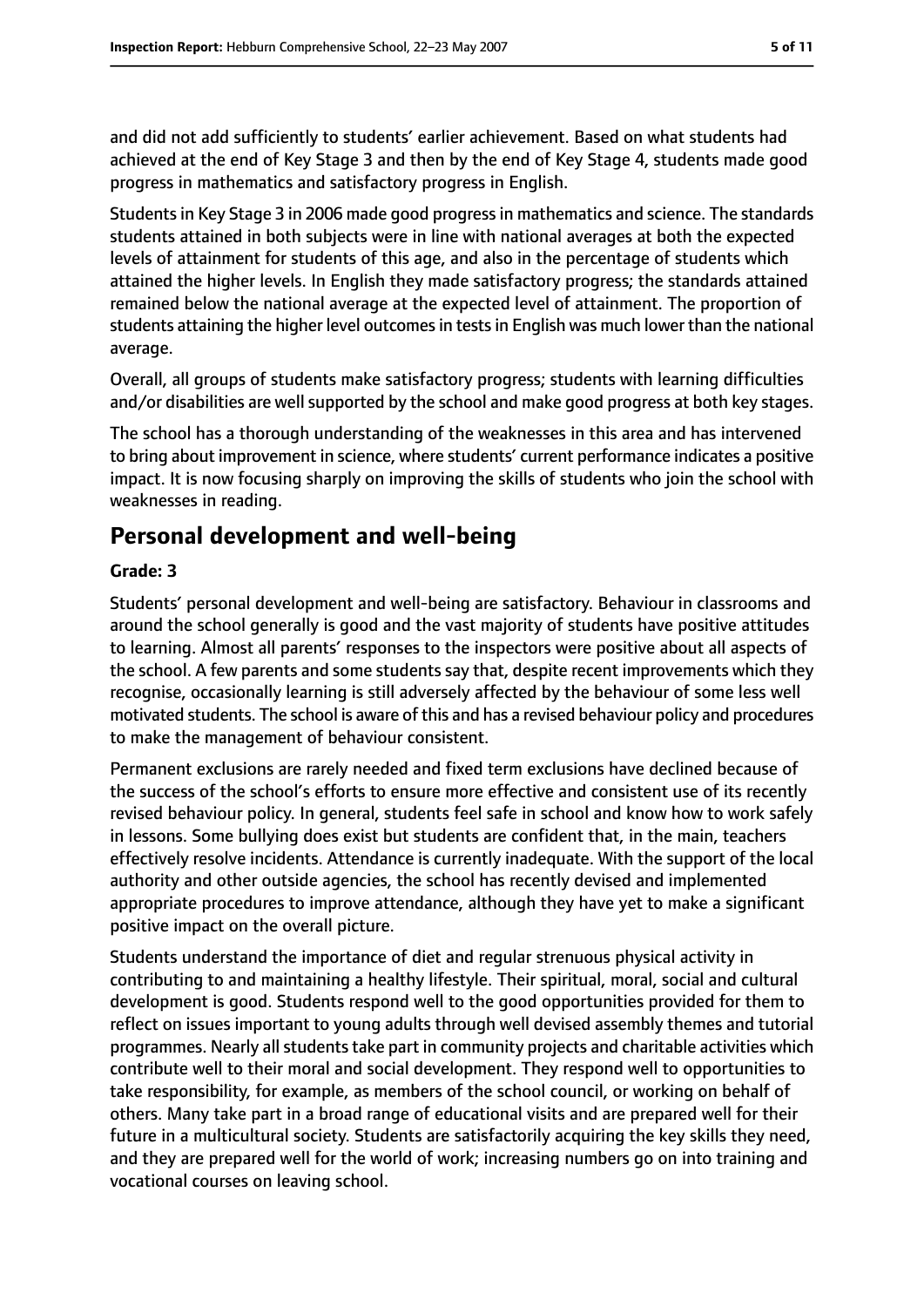## **Quality of provision**

#### **Teaching and learning**

#### **Grade: 2**

Teaching and learning are good. There is a consistent approach to lesson planning. All lessons begin with purposeful activities and end with a session where teachers check what students have learned. In a mathematics lesson, excellent questioning involved all students and helped the teacher to find out what students had learned and what progress they had made. However, in some lessons teachers need to encourage students to answer in detail to help them to extend their thinking. The best lessons have a brisk pace and students are engaged in a range of stimulating learning activities. Teachers clearly show students what they have to do. In an art lesson the teacher compared a model made by the teacher and a student's design to show students what was expected. Relationships in the classroom and behaviour of students are good. Good use is made of teaching assistants, especially in the teaching of literacy. The use of information and communication technology (ICT) provides good learning opportunities. In a food lesson, digital photography was used well as a tool to record and assess students' work. There is good use of whiteboards for teaching; their use now needs to be developed to involve students more interactively in their learning. Students are involved in the assessment of their own and others' work and most know at what level they are working. However, marking of students' work is inconsistent and not always helpful in telling students how to improve. Teachers refer regularly to what students are required to do to achieve and make progress in their work.

#### **Curriculum and other activities**

#### **Grade: 2**

The curriculum is good and well adapted to the needs of each student. The needs of students with learning difficulties and/or disabilities are well catered for. Lessons in basic literacy help them to achieve well. Although the development of the curriculum has not yet had a full impact on students' achievement, literacy, numeracy and ICT are developing effectively across the curriculum. Students enjoy lessons which help them to develop learning and thinking skills. These lessons are enabling students to revise better and to more effect. The decision to start Year 10 courses immediately after the Year 9 examinations in English and mathematics has ensured that students are motivated to work hard. A good range of academic and vocational courses related to and supported by local colleges and businesses is open to Years 10 and 11. Alongside the school's enterprise education programmes, this has raised aspirations and has allowed students to develop good work-place skills. Good programmes of personal, social and health education and citizenship are followed by all students and cover all essential health and safety priorities. The curriculum is enriched by a wide range of curricular and extra-curricular activities, especially in sport, technology and the performing arts. Additional examination courses and revision classes are provided after school, in the holidays and at weekends. These activities are taken up enthusiastically by students.

#### **Care, guidance and support**

#### **Grade: 2**

The care, guidance and support for students are good with well organised systems to support them. Policies and practice relating to safeguarding are in place and fully meet current regulations. Consequently, students feel safe and enjoy the experience of school. Teachers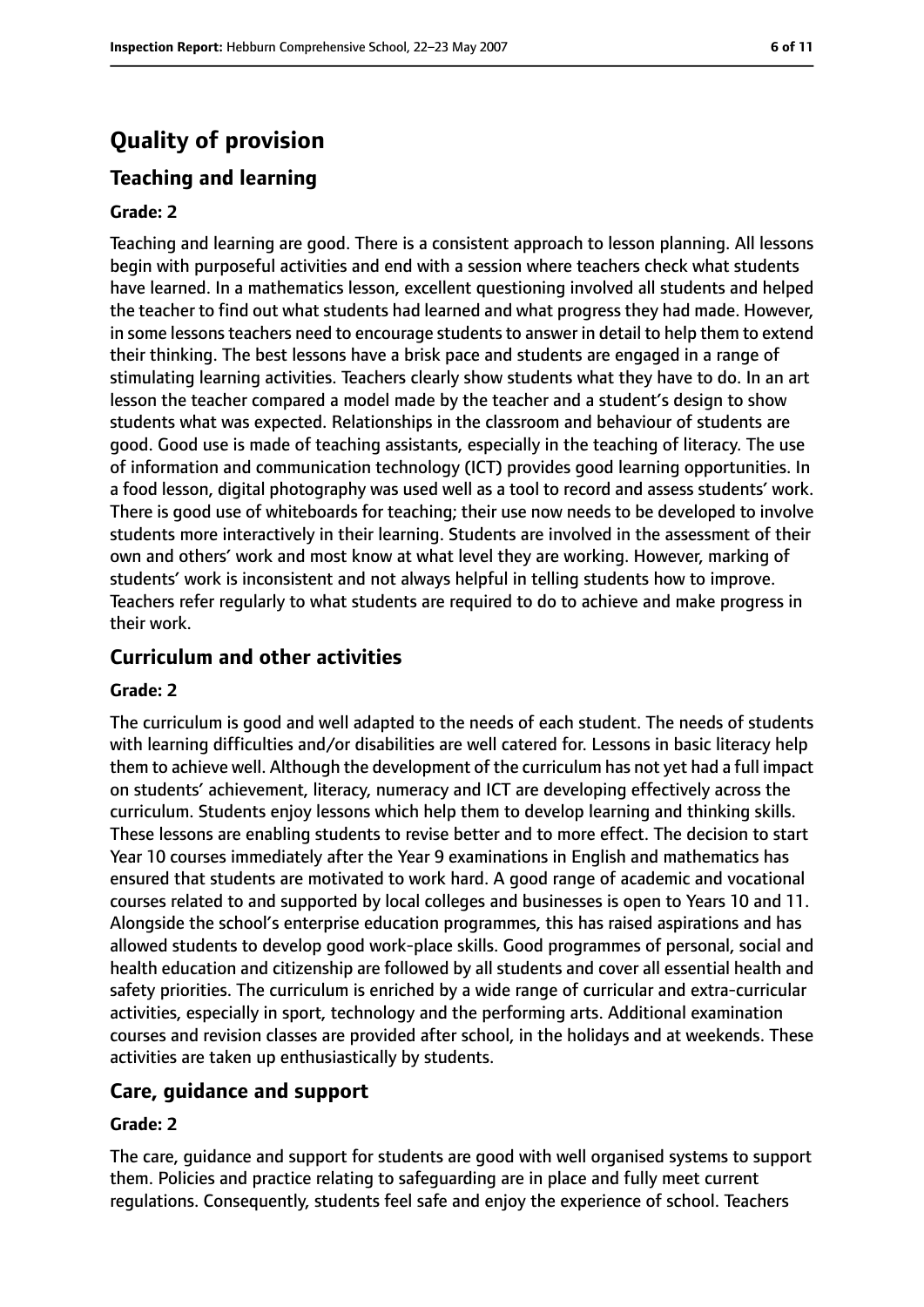work hard to make learning enjoyable. Relationships among students and staff are trusting and strong. As a result, students know that there is always someone to turn to in times of trouble. A committed team of teachers works with the social inclusion manager and outside agencies to provide high quality care and support for vulnerable students. Initiatives, such as the off-site house, which has been developed by the school and decorated by students, offer respite, and a secure learning base for students who need it. Transition procedures prepare students well as they join the school and for the option choices they make later. Good careers guidance has raised aspirations for future education and employment. Such committed interest from their teachers helps to ensure good behaviour and positive attitudes to learning from most students. The quality of the process for setting academic targets and checking students' progress is good. Although some students need to raise their achievement, the process leads to prompt intervention which helps students and helps learning mentors to support students who are underachieving.

## **Leadership and management**

#### **Grade: 2**

Leadership and management of the school are good. There is good and effective leadership at all levels in the school, and the very effective leadership of the headteacher especially, all play a crucial part in ensuring students thrive and make sound progress. The headteacher, governors and leadership teams systematically analyse information about students' performance and diligently monitor and gauge the effectiveness of all aspects of school life to review their work. In turn, the school's self-evaluation is mostly accurate, although modest in judging some of its aspects. Governance is good. The governors' productive association with the school's leadership ensuresthat the school's development plan rightly focuses on raising standards. Their priorities for action and training activities are carefully aligned to improving the quality of teaching, through for example, making more effective use of assessment for learning techniques and interactive whiteboard technology to enhance learning. Governors ensure too that financial administration is securely undertaken, and that best value is gained from their resources. The school makes certain that its procedures for appointing staff meet current requirements to safeguard the welfare of students. The high commitment of the school's governors and leadership team to forging links between school and the local community is responsible in a large part for the improving esteem in which it is held, and the confidence of parents in the headteacher and his team.

The capacity for improvement is good. The leadership team's effectiveness can be seen in the good progress made in successfully addressing issues identified at the last inspection. In some subjects standards are rising and many students currently in school are making good progress towards their targets.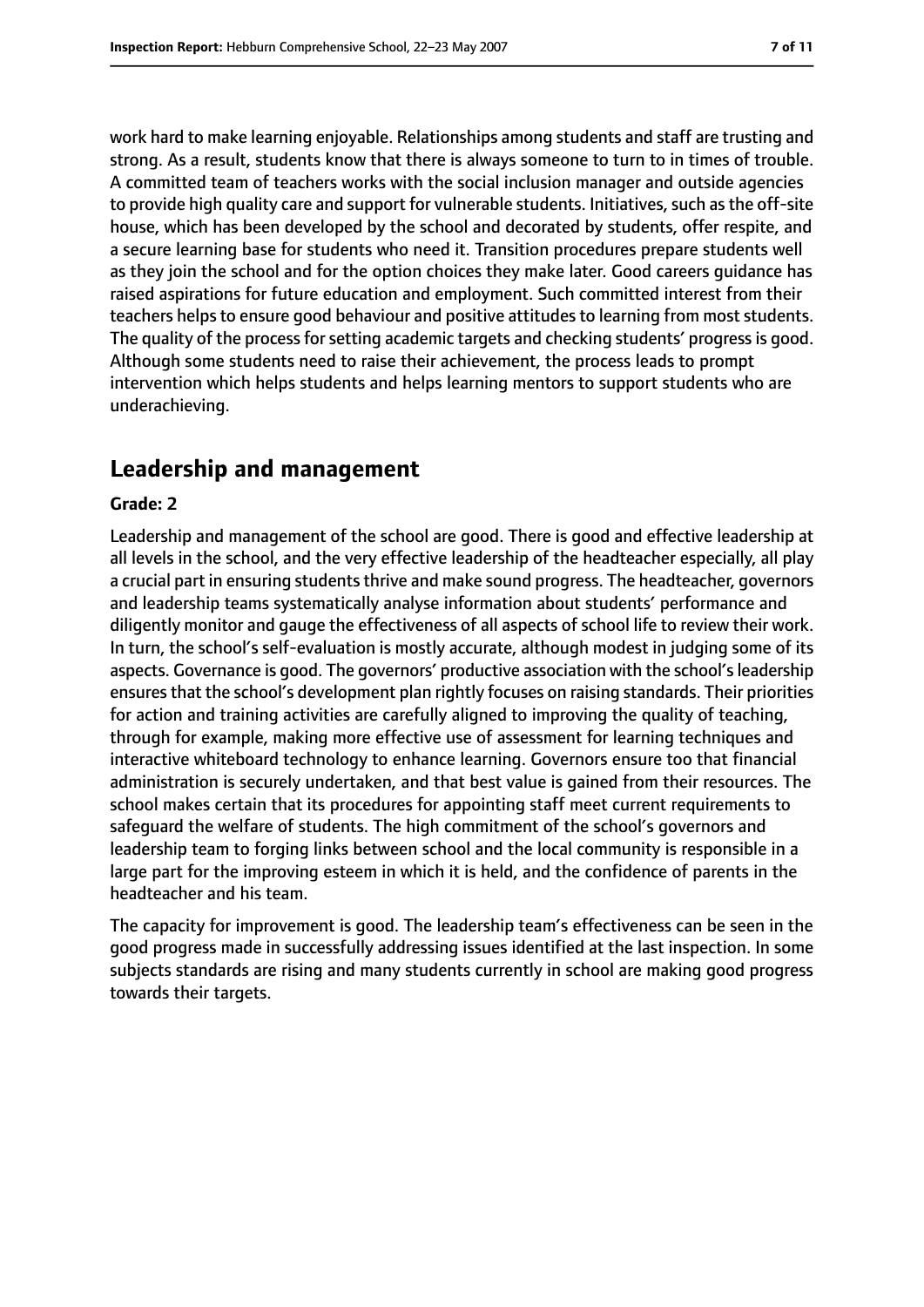**Any complaints about the inspection or the report should be made following the procedures set out in the guidance 'Complaints about school inspection', which is available from Ofsted's website: www.ofsted.gov.uk.**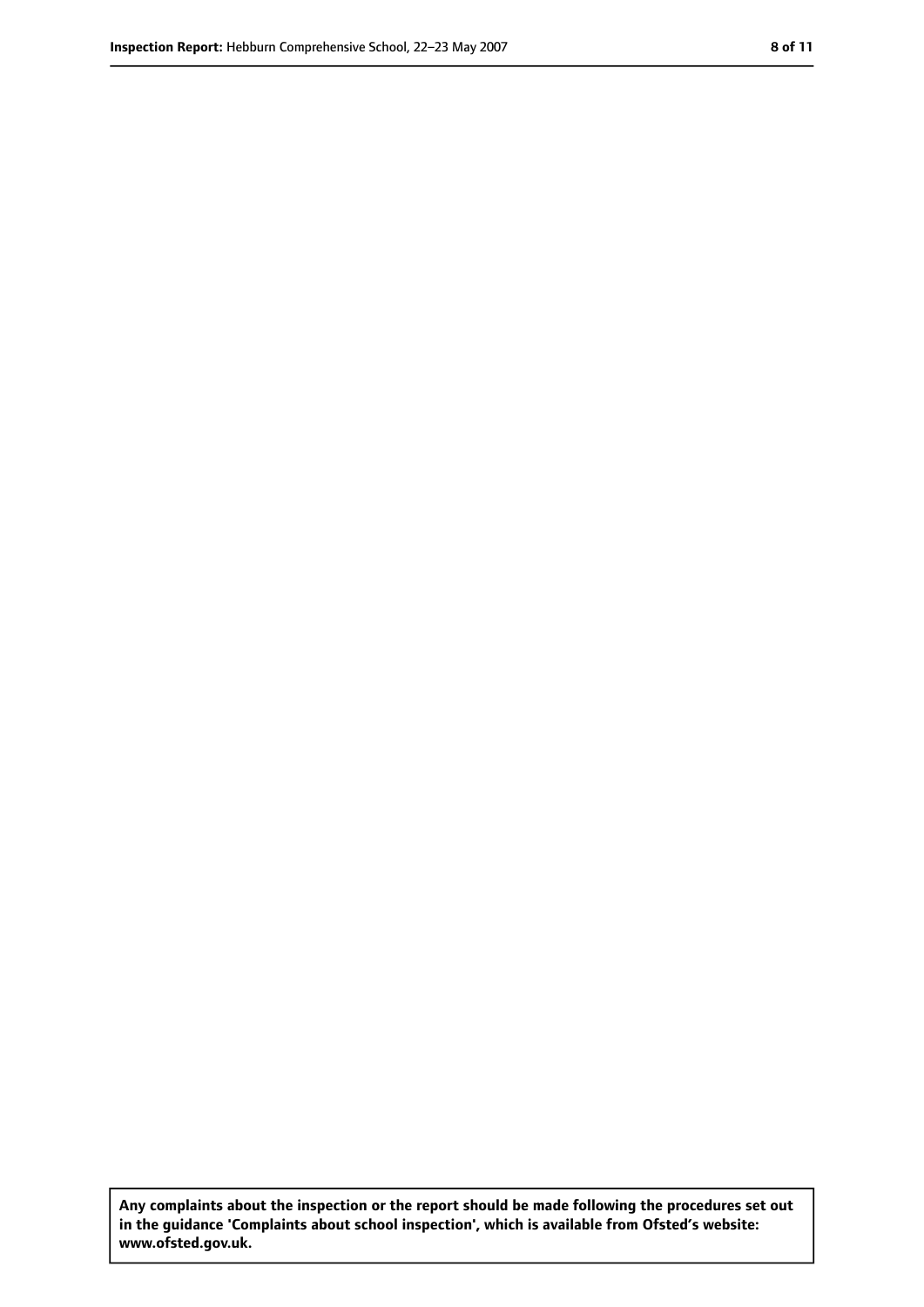#### **Annex A**

# **Inspection judgements**

| Key to judgements: grade 1 is outstanding, grade 2 good, grade 3 satisfactory, and grade 4 | School         |
|--------------------------------------------------------------------------------------------|----------------|
| inadeguate                                                                                 | <b>Overall</b> |

## **Overall effectiveness**

| How effective, efficient and inclusive is the provision of education, integrated<br>care and any extended services in meeting the needs of learners? |     |
|------------------------------------------------------------------------------------------------------------------------------------------------------|-----|
| How well does the school work in partnership with others to promote learners'<br>well-being?                                                         |     |
| The effectiveness of the school's self-evaluation                                                                                                    |     |
| The capacity to make any necessary improvements                                                                                                      |     |
| Effective steps have been taken to promote improvement since the last<br>inspection                                                                  | Yes |

## **Achievement and standards**

| How well do learners achieve?                                                                               |  |
|-------------------------------------------------------------------------------------------------------------|--|
| The standards <sup>1</sup> reached by learners                                                              |  |
| How well learners make progress, taking account of any significant variations between<br>groups of learners |  |
| How well learners with learning difficulties and disabilities make progress                                 |  |

## **Personal development and well-being**

| How good is the overall personal development and well-being of the<br>learners?                                  |  |
|------------------------------------------------------------------------------------------------------------------|--|
| The extent of learners' spiritual, moral, social and cultural development                                        |  |
| The behaviour of learners                                                                                        |  |
| The attendance of learners                                                                                       |  |
| How well learners enjoy their education                                                                          |  |
| The extent to which learners adopt safe practices                                                                |  |
| The extent to which learners adopt healthy lifestyles                                                            |  |
| The extent to which learners make a positive contribution to the community                                       |  |
| How well learners develop workplace and other skills that will contribute to<br>their future economic well-being |  |

## **The quality of provision**

| How effective are teaching and learning in meeting the full range of the<br>learners' needs?          |  |
|-------------------------------------------------------------------------------------------------------|--|
| How well do the curriculum and other activities meet the range of needs<br>and interests of learners? |  |
| How well are learners cared for, quided and supported?                                                |  |

 $^1$  Grade 1 - Exceptionally and consistently high; Grade 2 - Generally above average with none significantly below average; Grade 3 - Broadly average to below average; Grade 4 - Exceptionally low.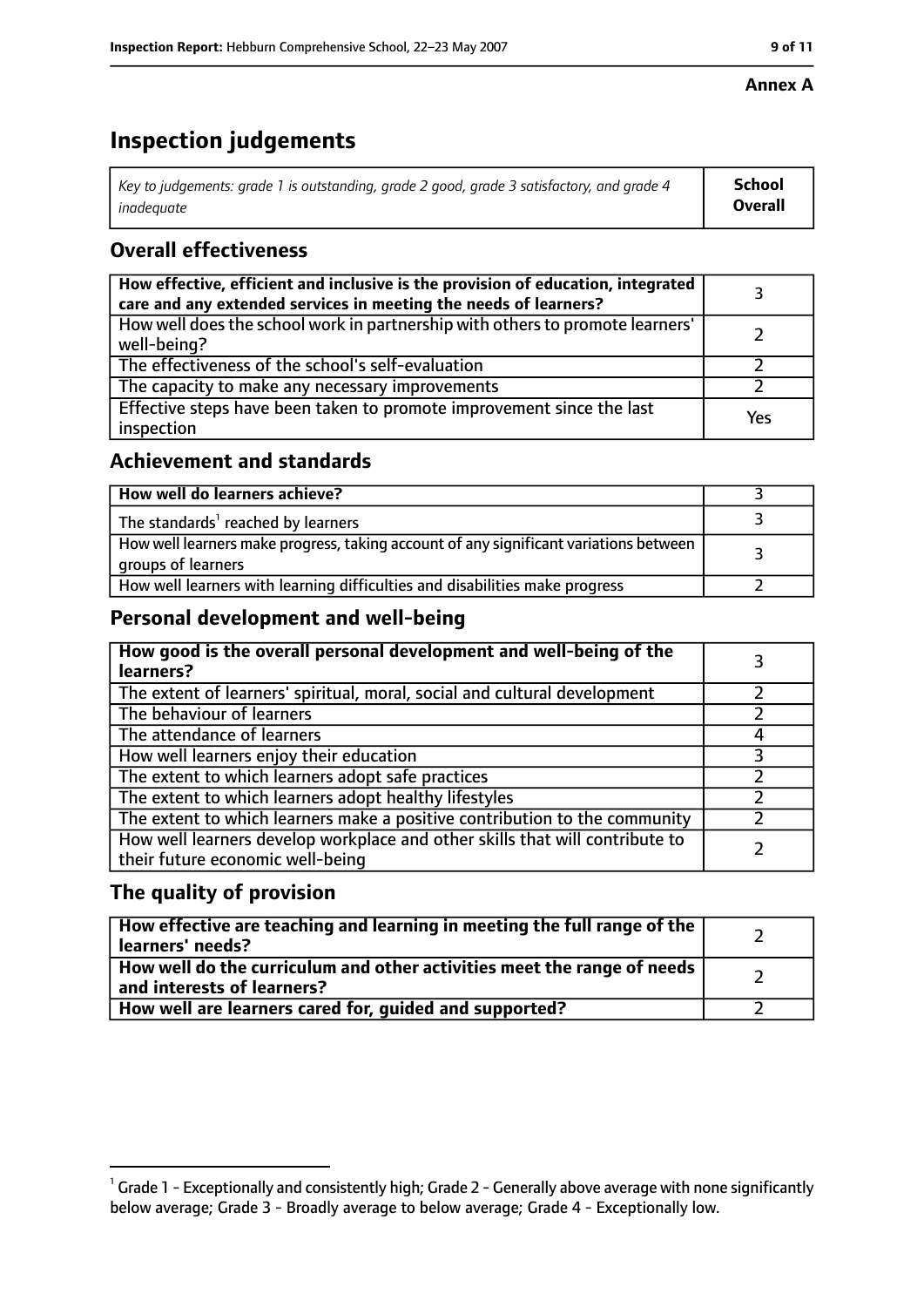#### **Annex A**

# **Leadership and management**

| How effective are leadership and management in raising achievement<br>and supporting all learners?                                              |           |
|-------------------------------------------------------------------------------------------------------------------------------------------------|-----------|
| How effectively leaders and managers at all levels set clear direction leading<br>to improvement and promote high quality of care and education |           |
| How effectively performance is monitored, evaluated and improved to meet<br>challenging targets                                                 |           |
| How well equality of opportunity is promoted and discrimination tackled so<br>that all learners achieve as well as they can                     |           |
| How effectively and efficiently resources, including staff, are deployed to<br>achieve value for money                                          |           |
| The extent to which governors and other supervisory boards discharge their<br>responsibilities                                                  | 7         |
| Do procedures for safequarding learners meet current government<br>requirements?                                                                | Yes       |
| Does this school require special measures?                                                                                                      | <b>No</b> |
| Does this school require a notice to improve?                                                                                                   | No        |